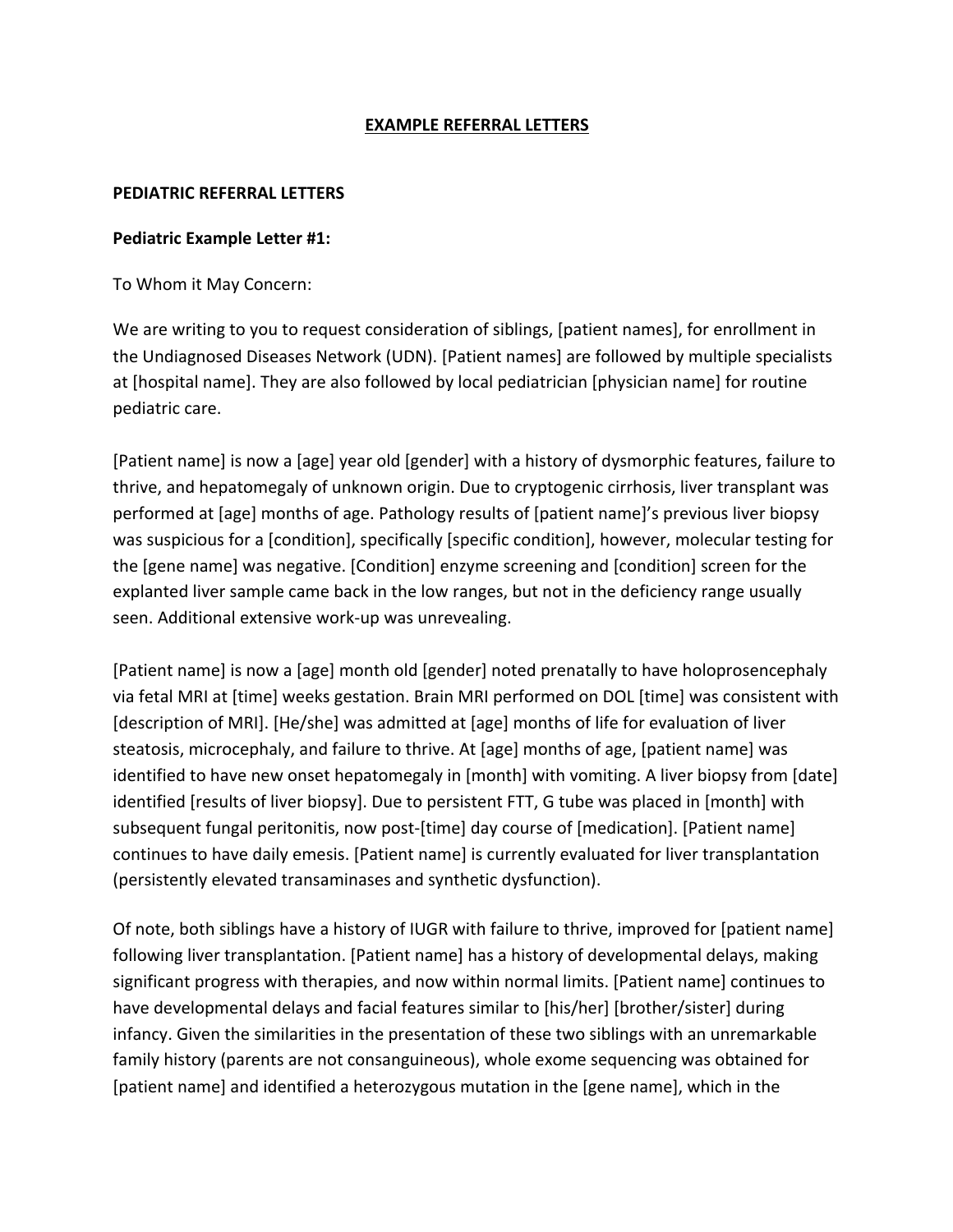homozygous state is associated with [condition]. Subsequent deletion/duplication testing via the MitoMet oligonucleotide array returned as normal. Mitochondrial genome testing via massively parallel sequencing was obtained for [patient name] and was unrevealing.

At this time, we are unable to identify a specific genetic etiology that would explain the findings seen in [patient name] and [patient name]. The presentation of two siblings with similar features, however, is suggestive of a possible autosomal recessive condition, which remains undiagnosed at this time. Parents are interested in identifying a diagnosis, and are also interested in having a third child. We would like to refer these siblings to the Undiagnosed Diseases Network for further evaluation to try and identify a diagnosis. Thank you for your review and consideration for acceptance into the program. Please do not hesitate to contact our office at [phone number] if you have any questions or require any additional materials.

Sincerely,

[Referring provider]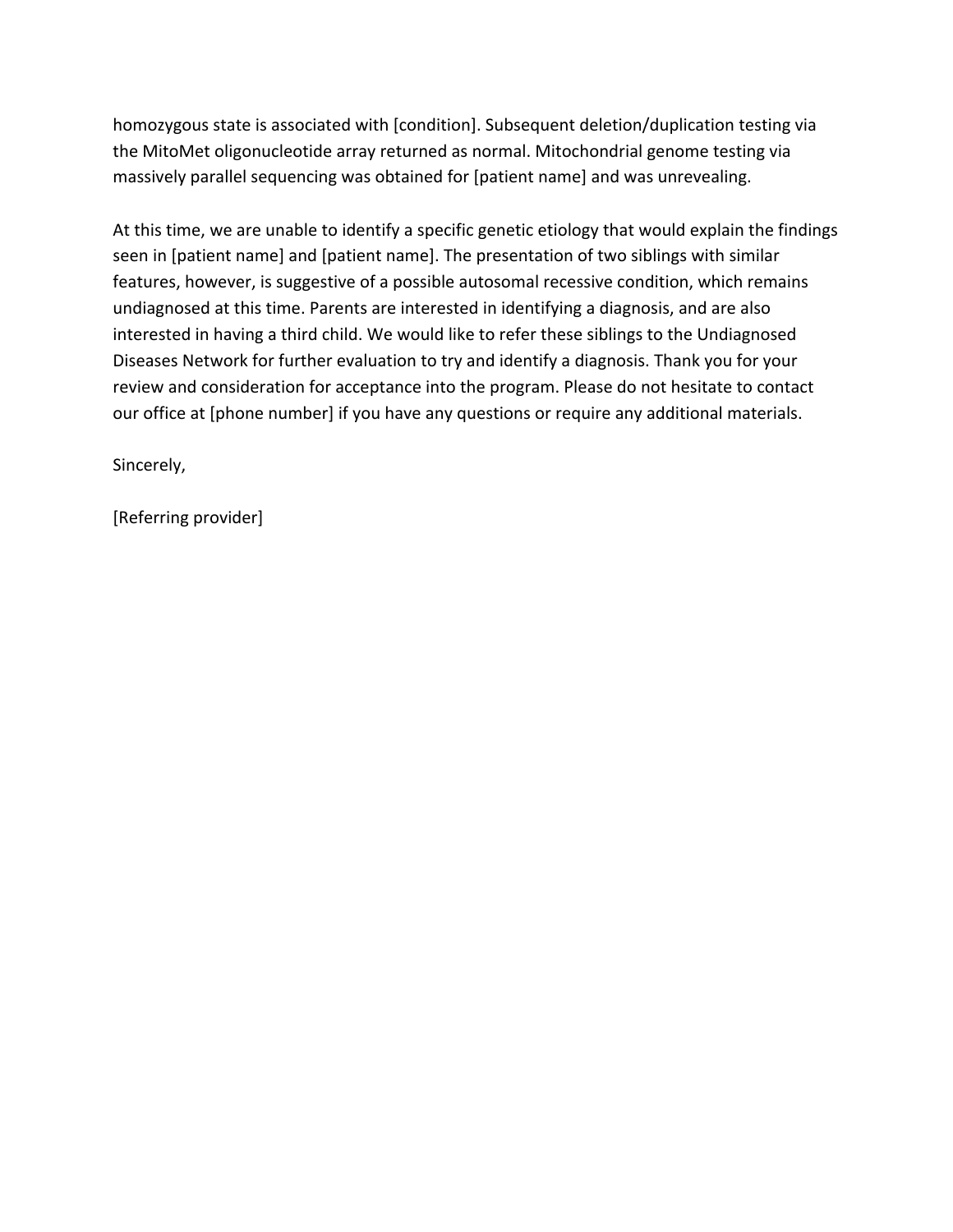### **Pediatric Example Letter #2:**

To Whom it May Concern:

I have followed [patient name] since [age] months of age. [He/she] has a history of significant global developmental delay, [he/she] is nonverbal, has hyperoral behavior, macrocephaly, small stature, [further description]. [He/she] has a great disposition and visually interacts with [his/her] environment. [He/she] has continued to make very slow but steady motor development but has never developed speech. [He/she] has never had seizures or developmental regression. Significant genetic, metabolic, and neurodiagnostic evaluation (as listed below) has yet to yield an underlying diagnosis. I am referring [him/her] to the Undiagnosed Diseases Network in attempts to find a unifying diagnosis for [his/her] multitude of symptoms. I truly feel that there is an underlying metabolic or genetic cause for [his/her symptoms that our testing thus far has not uncovered. [He/she] has been seen by numerous other specialists across the country.

[His/her] evaluation to date includes:

Normal or negative metabolic studies: Urine organic acids Serum amino acids Creatinine guanidinoacetate Etc.

Normal or negative genetic studies: Routine chromosomes Chromosome microarray [years] mtDNA point mutations and deletions GeneDx 101 mitochondrial nuclear gene panel Etc.

Neuroimaging/neurodiagnostics: [year]- MRI showed [results] [year] CT showed [results] Etc.

Normal or negative CSF studies: Neurotransmitters Biopterin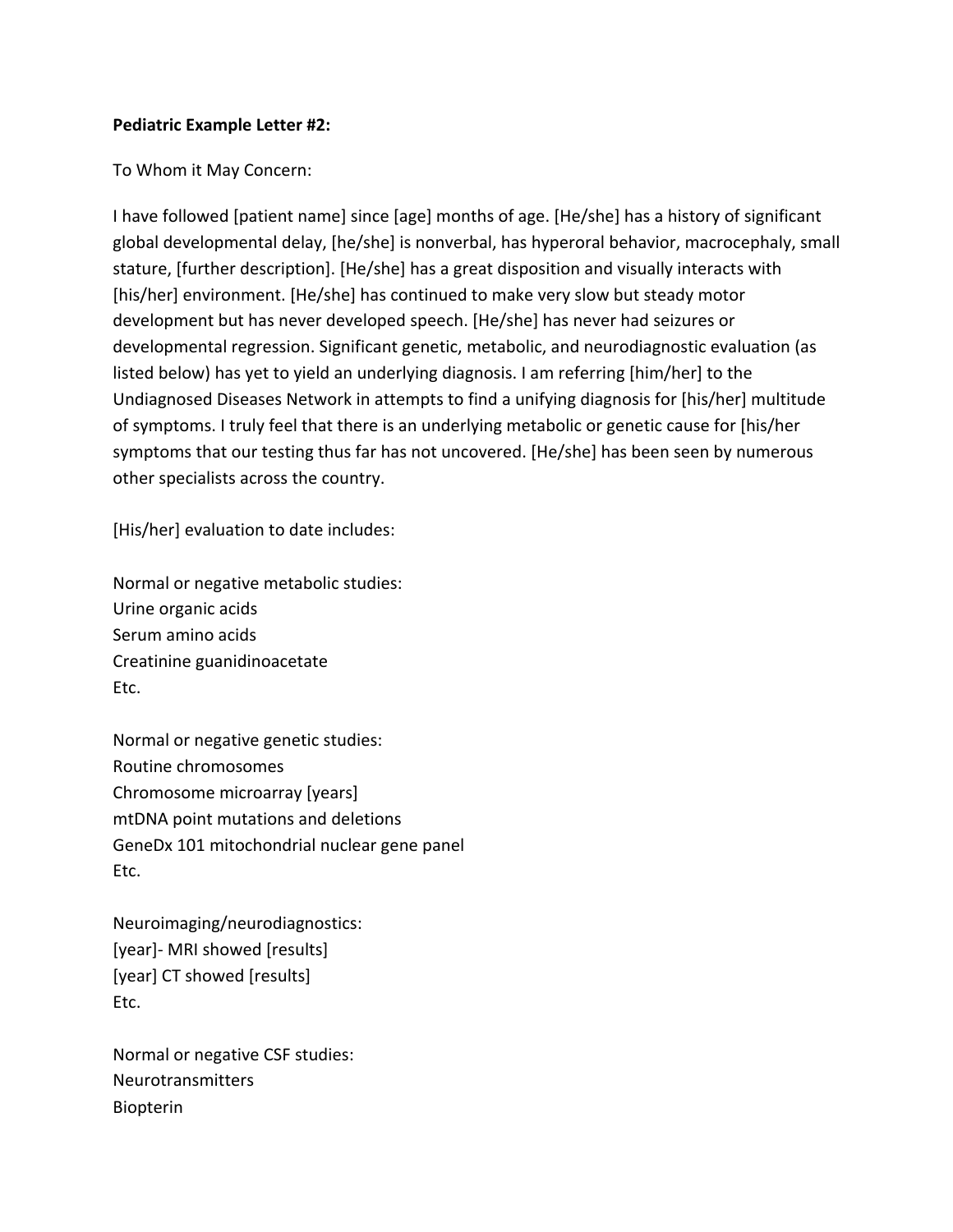I truly appreciate your consideration for evaluation for [patient name]. This family has been on a very long quest to find a diagnosis and would be grateful for the opportunity to have [him/her] evaluated through the UDN.

Sincerely,

[Referring provider]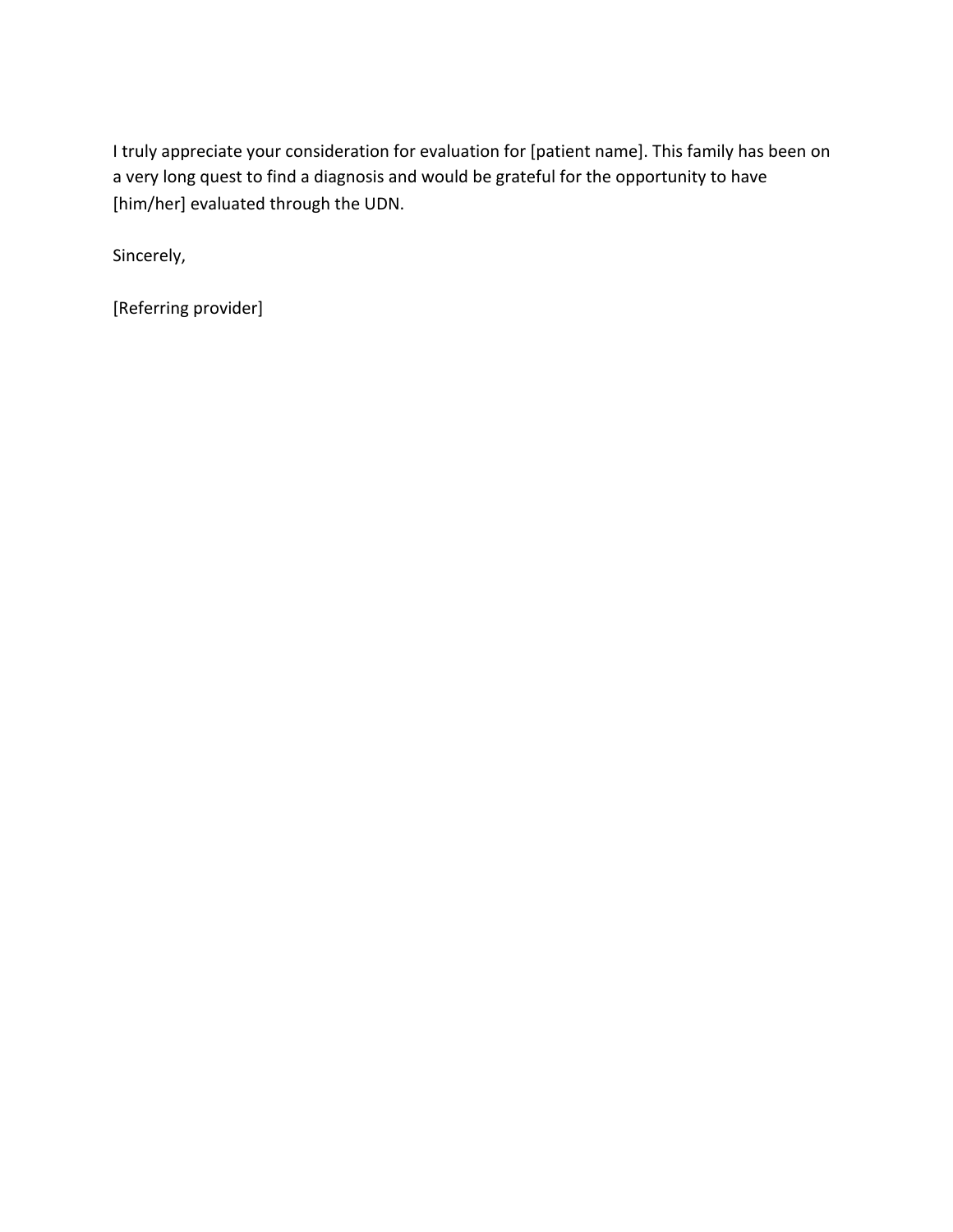### **Pediatric Example Letter #3:**

Dear Undiagnosed Diseases Network,

I wholeheartedly recommend [patient name] to be evaluated by the Undiagnosed Diseases Network. [He/she] is a [age] year old with persistent myalgias, dyspnea, [description of condition] of unknown etiology. There are several other family members who are less severely affected with similar symptoms, suggesting a genetic etiology.

I recently met [patient name] to evaluate him for endocrinologic involvement of [his/her] presentation. While I did not find any endocrine pathology, I wanted to take the opportunity to refer him to the UDN. The notes from [his/her] neurologist Dr. [name] will have more details on his history, but I will describe the summary of what I learned.

[patient name] currently presents with [symptoms]. [Patient name]'s family reports that [patient name]'s symptoms initially began at [age] years of age when he began complaining of leg pain out of proportion to those expected for his age. He was evaluated at [age] years of age by a rheumatologist at [hospital], and then by Neurology where a deltoid biopsy was performed and reportedly normal. Additionally, other genetic testing for different forms of [condition] was negative. [He/she] was then referred to Dr. [name] at [hospital]. An EMG was normal, but a quadriceps biopsy showed a predominance of [finding] of unclear significance.

[Patient name]'s symptoms have all progressed over time. [He/she] complains of significant exercise intolerance and weakness in all muscles that have been slowly worsening over time. [His/her] weakness is particularly extreme after activity. Additionally, [patient name] has pain in [his/her] legs, around [his/her] neck, and lower back that is present all the time, although also worsened with activity. [He/she] has seen some improvement in the pain, especially in [area], after starting [medication]. [He/she] occasionally tries [medication] without much relief. The pain is particularly bad [time of day] whereas [his/her] other symptoms seem to be more extreme [time of day]. [His/her] [parent] notes that [he/she] also has some ptosis and [symptom] on several mornings when [he/she] wakes up that sometimes persists later in the day. Initially, this was one-sided, predominantly on the [side], but now appears to be bilateral. [Patient name] walks when [he/she] is at home but uses a wheelchair for transportation of further distances. [He/she] also appears to have [symptoms]. [His/her] motor strength and reflexes, however, are typically normal when [he/she] is evaluated in the neuromuscular clinic, suggesting that [patient name] has more trouble with fatigue than baseline muscle weakness. [He/she] also has a normal serum CK level. [He/she] has had evaluations for [syndromes] that were negative. [He/she] also had an empiric trial of [medication] that did not improve [his/her] symptoms. Dr. [name] most recently requested a [test] given the [symptoms].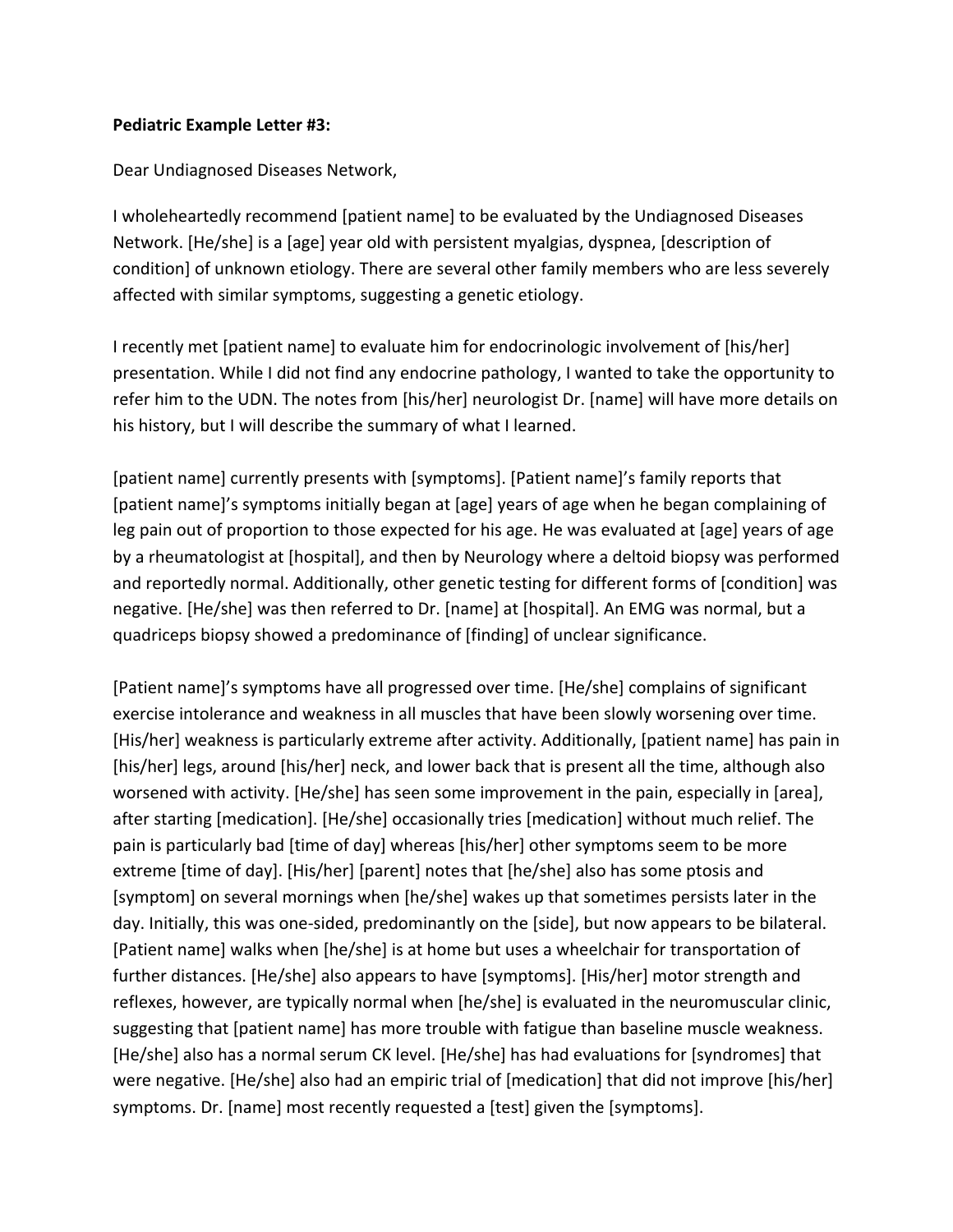[Patient name] recently developed [symptom] on [his/her] back, which particularly precipitated the referral to my clinic. I did not feel any sign of excess [hormone]. [He/she] was also evaluated by dermatology who felt these to be [condition]. Additionally, [he/she] has a [birthmark]. 

[Patient name] has been seen by several other specialists. [He/she] follows with Dr. [name] at [hospital] for pulmonary and has been noted to have [symptom]. [He/she] also was briefly followed by Dr. [name] in [state] at [hospital] for some time, but no further diagnoses were noted. [He/she] has been evaluated by Cardiology with a normal echo and EKG. [He/she] has also been evaluated by Physical Therapy, who did not think that [he/she] would benefit from their intervention due to [his/her] exercise intolerance.

[Patient name]'s family history is of particular interest. [His/her] [Parent] is healthy other than migraines and is of [ethnicity] background. [His/her] [Parent] is healthy and of [ethnicity] descent. There is no consanguinity in the family. [Patient name] has [number] siblings. [His/her] oldest sibling is [age] years old with some slight degree of muscle weakness as well. [He/she] has [number] healthy child and is currently pregnant with no complications. [Patient name]'s oldest brother is [age] years old, and his next sibling is [age] years old. Both of them are healthy except for some asthma and allergies. [Patient name] has an [age]-year-old sibling who has joint and muscle problems that are not as severe as [patient's]. Etc.

Thank you for your consideration of [patient's] application.

Sincerely,

[referring provider]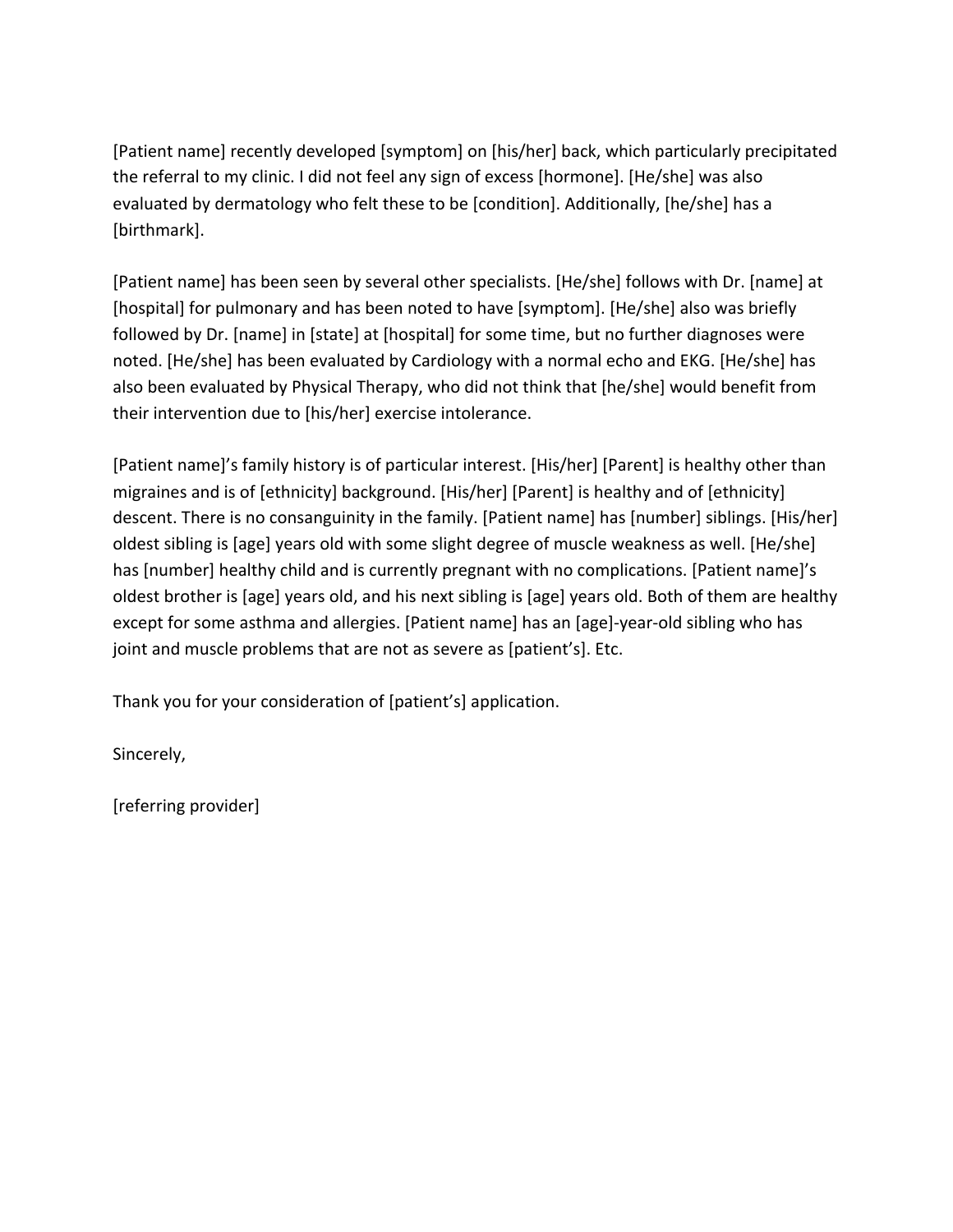# **ADULT REFERRAL LETTER**

# **Adult Example Letter #1**

Dear Undiagnosed Diseases Network Team:

I propose my patient [name] for your special protocol in the Undiagnosed Diseases Network. When I learned of your protocol, I immediately thought of [him/her]. [He/she] seems an ideal participant in your program.

Symptoms & History: [Name] suffers from an excruciating and bizarre illness that has devastated [his/her] life and gone undiagnosed for [number] years despite exhaustive workups at [institution] and here at [institution]. [He/she] has consulted over 100 medical specialists of whom many are at the pinnacle of their fields. [name] is a pleasant, intelligent [man/woman] and a motivated, cooperative patient.

- [Name] is a fair-skinned [age]-year old [man/woman] who has been disabled for the last [number] of years by burning facial pain and flushing of elusive etiology. [His/her] entire face and ears are involved; they are inflamed, red, and hot to the touch.
- Onset was rapid and for no apparent reason. Prior to the illness, [he/she] was in excellent health, a parent with a healthy child and successful businessman who worked full-time.
- The facial pain requires [name] to remain nearly all the time in a cold room with a fan blowing directly on [his/her] face. [more explanation]
- While [name]'s face and ears are chronically hot, the rest of [his/her] body [description].
- [Name] has anhidrosis over 90% of [his/her] body. However, sweating that cannot be elicited by heat can sometimes be elicited with [system] stimulation.
- [He/she] developed [eye condition] in [his/her] [age], since remedied surgically.
- Other major symptoms include:

Diagnostics & Etiology: [name]'s case is a medical mystery cutting across many organ systems/braches of medicine. One might describe it functionally as a putative sympathetic neurologic disorder of the thermoregulatory system that especially affects the vasculature and skin of the head. The origin of the proposed neuropathy could be genetic, autoimmune, infectious, toxicological, or some combination.

There are a number of tantalizing but unexplained clues including: